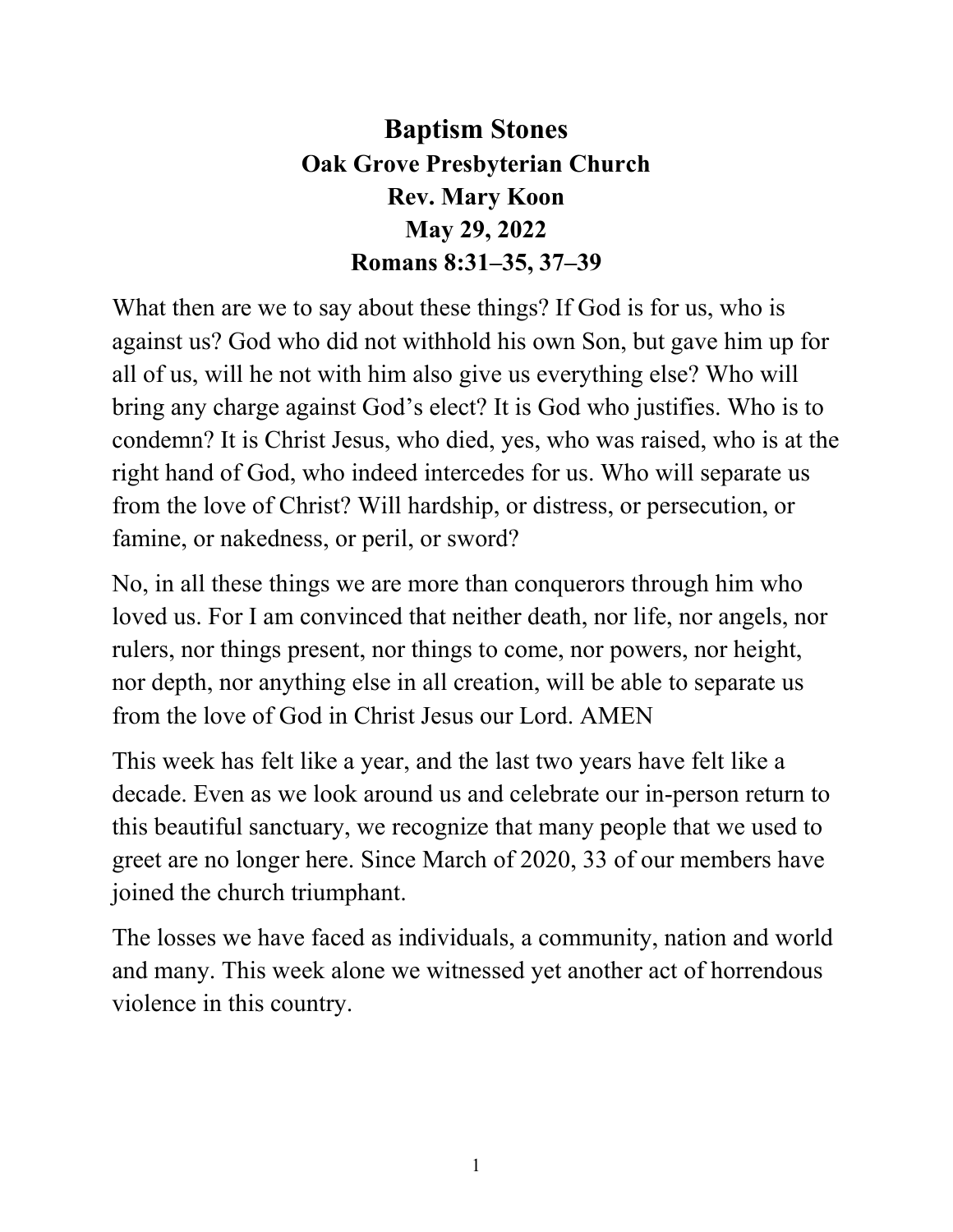It is normal to grieve, lament, to cry out to God.

And that grief and lament are met with the assurances of our faith. Throughout the biblical narrative, we learn of God's love for God's people. And the Apostle Paul offers words to the church in Rome that still have power. In Christ, nothing can separate us from God's love. God is present in all matters of life.

We return to the baptismal font today to remember that we belong to God, whose love is eternal and unconditional. In life and in death, we belong to God.

Baptism is rich with symbolism. In our baptism, we are united to Christ in his death and his resurrection. We are given new life as a disciple, and as we grow in faith, we continually die to our old selves and rise to the new.

Water is the stuff of baptism and the stuff of life. It is essential to every living thing. The bible is literally bookended with stories about water, from the first lines in Genesis when God's spirit swept over the face of the waters, to the waters in Eden, to the Israelites crossing the Red Sea, to Jesus meeting the Samaritan woman at the well, to the book of Revelation and the River of Life where all nations will live in peace. When water shows up in the bible, you can be sure something significant is going to happen.

When scientists study galaxies, they look for water as an indication that an environment might sustain life.

John the Baptizer chose water as the medium of baptism… not olive oil or goat milk. Water was precious in the desert of Palestine and is precious still today.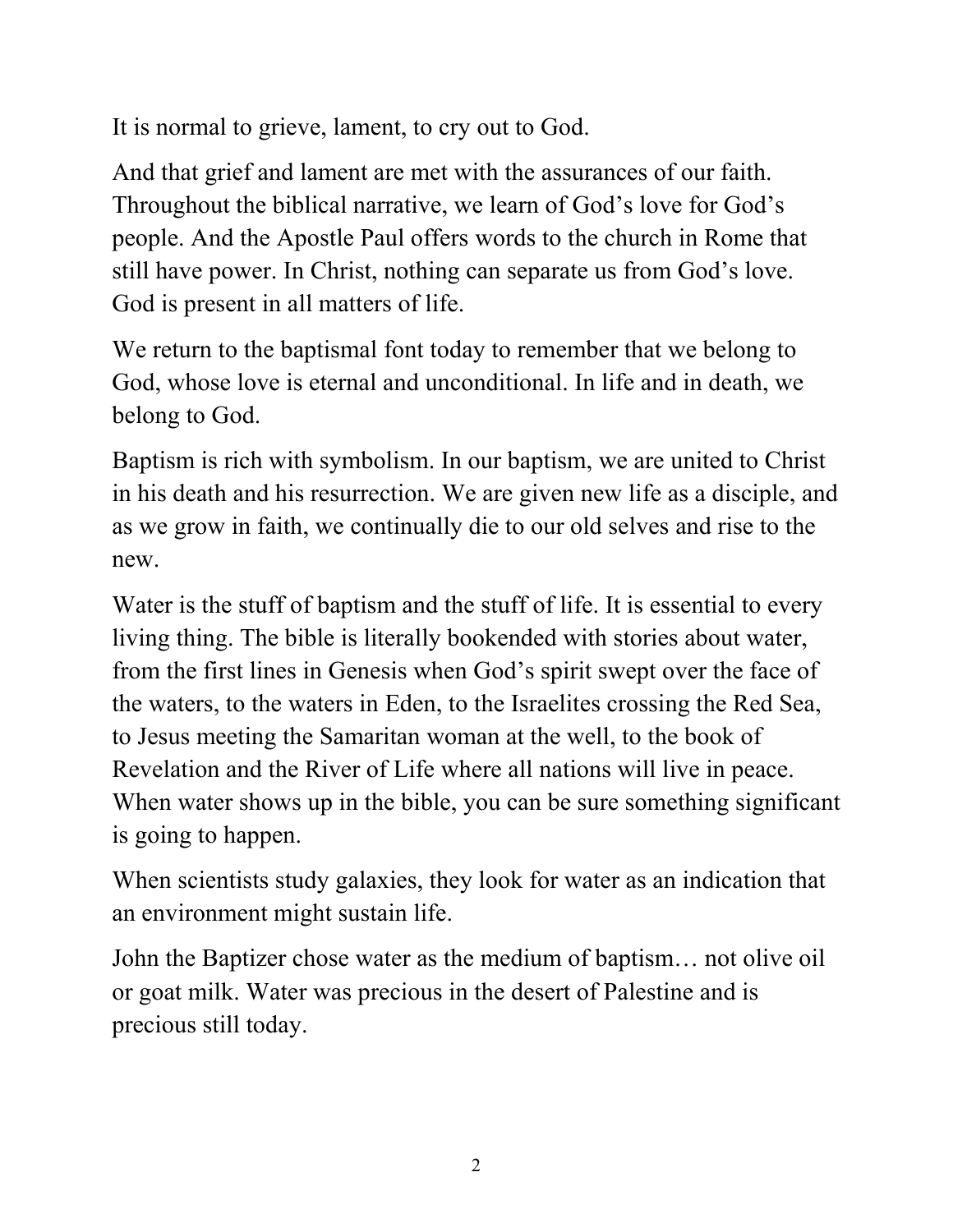The waters of baptism signify the unending grace and love of God that pours upon us like an early summer rain. The waters of baptism represent the community that helps shape our identity as Christ followers and doers of justice, mercy, and humility.

As we continue in this strange pandemic/endemic time, and reflect upon the losses we have endured, as we mourn the loss of life of children in Texas, shoppers in New York and worshippers in California at the hands of automatic weapons, as we read with sinking hearts the news from Ukraine and how our states governments are systemically stripping human rights, as we recall the second anniversary of the murder of George Floyd, we need a physical reminder of the love and grace of God that will never let us go. That will never let the world go.

We are embodied beings, and difficult events are felt in our bodies. Faith doesn't reside solely in our brains. We were created as integrated beings- body, mind, spirit. Jesus knew this when he told us to eat bread and drink wine together and baptize people with water, things we can see, taste, smell, touch and hear.

So, in a moment, we will invite you to come forward and leave your stone with a person's name or situation on a rock on the communion table. And then, for those without memorial rocks, we invite you to step forward to the baptismal fonts. Emerge your hand into the water, let it roll down your sleeve.

If you'd like, touch your hand to your forehead or hand, making a sign of the cross. Let the water refresh your weary soul.

Then take a smooth stone to remind you of your baptism, that you are God's beloved. To remind you that you are held and loved by Jesus, our rock and our redeemer. Keep it in your pocket, so when your hand grazes it, you will remember! Let it be a tangible, physical symbol that